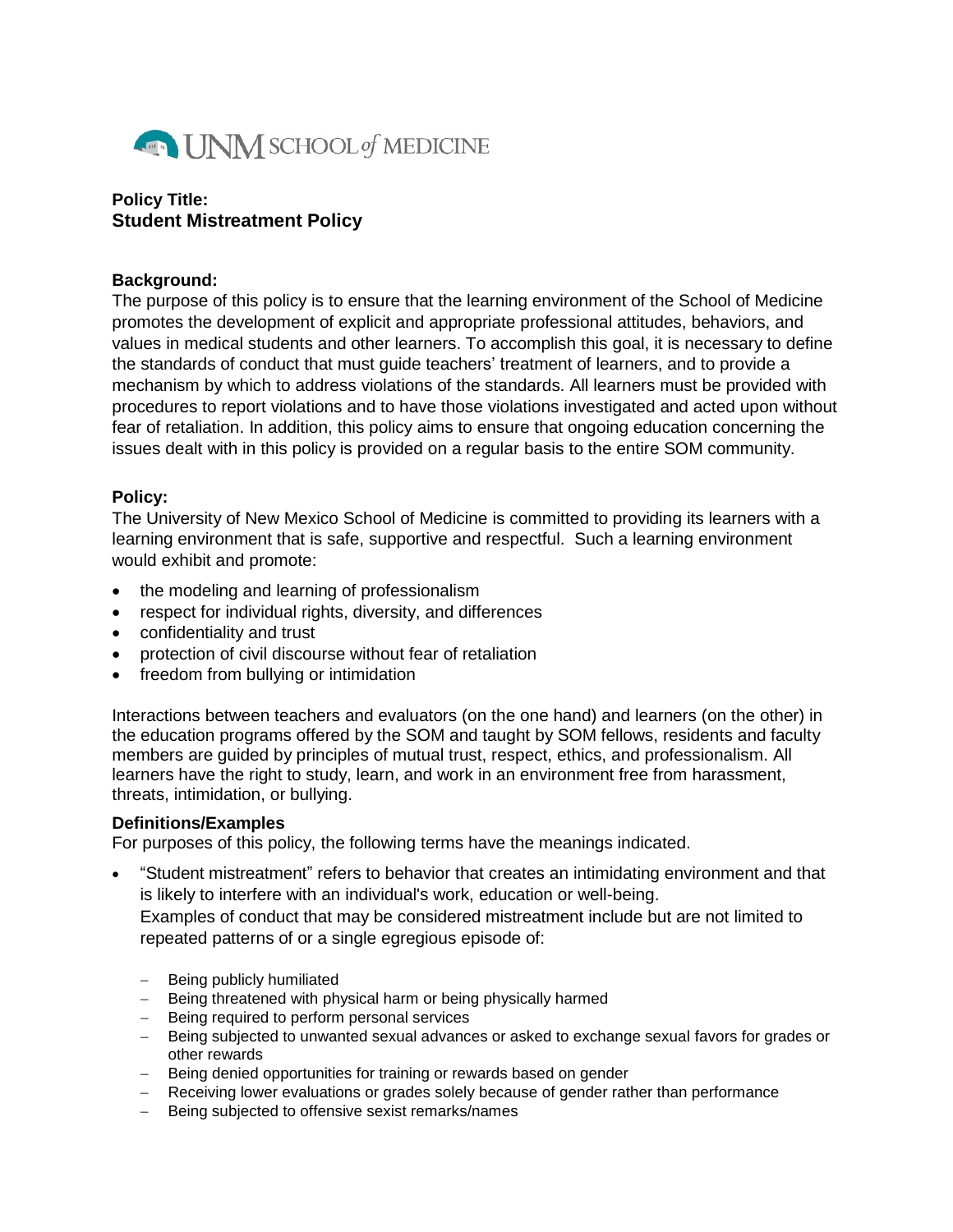- Being subjected to racially or ethnically offensive remarks/names
- Being denied opportunities for training or receiving lower evaluations or grades solely because of race or ethnicity rather than performance
- Being subjected to offensive remarks/names related to sexual orientation
- Being denied opportunities for training or receiving lower evaluations or grades solely because of sexual orientation rather than performance
- "Teacher" refers to a full-time or part-time faculty member or any other person who is responsible for evaluating the performance of one or more students, residents, fellows, or other learners. Fellows and residents are also considered "teachers" of medical students. A teacher occupies a "position of authority" if he or she is responsible for evaluating the academic performance including clinical skills, or professionalism of a learner.
- "Resident" or "fellow" means any full-time or part-time resident or fellow at the School of Medicine.
- "Learner" means any person enrolled in a course, clerkship, or other educational program offered by the SOM or taught by a resident, fellow or member of the faculty in an SOM department.
- The "community" is defined as all sites where UNM medical students, residents, graduate students, fellows, and other learners receive training.

A teacher who violates this policy may be subject to discipline as outlined in the procedure below.

### **Procedures for reporting, investigating and resolving alleged violations of this policy**

### **1. Procedure for reporting mistreatment other than Sexual Harassment or Discrimination**

A complaint that the behavior of a faculty member, resident or fellow has been in violation of this policy may be made to an appropriate individual, including – but not limited to – one or more of the following:

- Director of Professionalism
- Associate or Assistant Dean of Students
- Associate Dean for GME
- Associate Dean for UME
- Associate Dean for Clinical Affairs
- Vice Chancellor for Diversity
- Clerkship directors
- Members of Crossroads
- Members of the Committee for Advancement of Professionalism and Ethics
- Learning Communities mentors
- Director of the Wellness Office
- Members of the SOM Faculty

Students may wish to remain anonymous and anonymous reports will be taken seriously and will be investigated based on the following criteria: (1) The source, specificity and nature of the information provided (2) The seriousness of the alleged conduct (3) The objectivity and credibility of the source of the report (4) Whether other individuals can be identified who were privy to the alleged policy violation; and (5) Whether such individuals are willing to pursue the matter.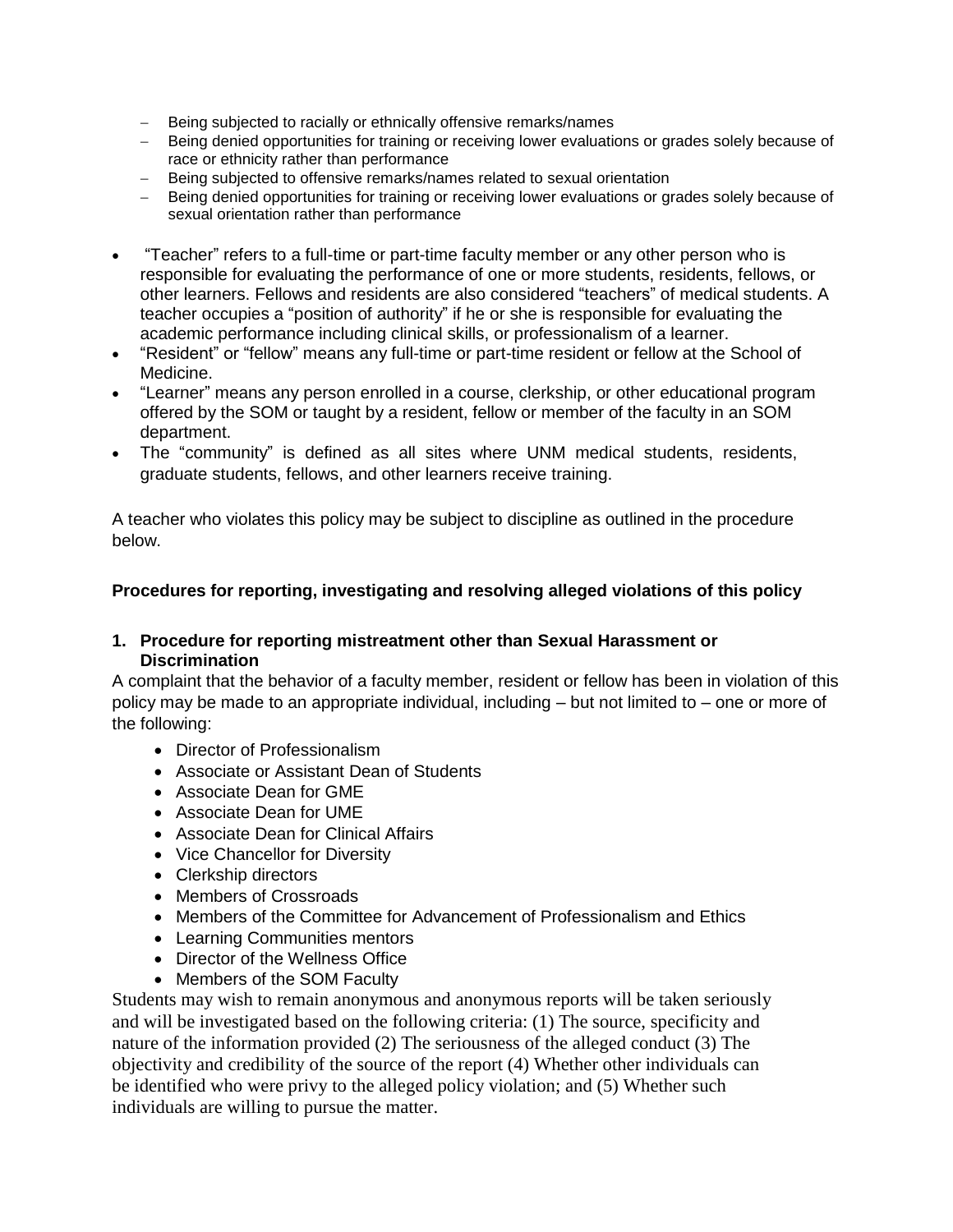It is strongly preferred that the complainant document the complaint in a written statement to the Professionalism Improvement Committee (PIC). The complainant may submit a complaint to any member of the PIC, or another member of the SOM administration (listed above) who will refer the matter to the PIC.

Upon receipt of a complaint the PIC will, in a timely manner, consider the gravity of the complaint and pursue appropriate investigation.

## **2. Procedure for Reporting Sexual Harassment or Discrimination**

Claims of sexual harassment by students against staff, faculty (including Teaching Assistants), another student, or third parties (e.g., someone who is not a student or employee of the University) should be reported directly to the OEO. The OEO will evaluate all reports of sexual harassment to determine whether or not the conduct fits within the definition of sexual harassment recognized by University policy. If so, the OEO will proceed with processing reported incidents through the application of informal measures, or when warranted, a formal investigation. In those situations where the circumstances warrant a formal investigation, a final determination will be issued by the OEO at the conclusion of the investigation. The OEO is located at 609 Buena Vista NE. The telephone number is (505) 277-5251, website is: <http://oeo.unm.edu/>

# **3. Procedure for investigating and resolving alleged violations of this policy**

Informal resolution may be pursued by the person receiving the complaint, based on an assessment of the nature of the complaint and/or the wishes of the learner. Informal resolution may be achieved by direct discussion and/or mediation with the alleged offender. The faculty member involved in the informal resolution will inform PIC of the situation and the outcome so that PIC can maintain a database of mistreatment.

When a learner has exhausted the possibility of resolving a situation of abuse or mistreatment using informal mechanisms, he/she either acting alone or in conjunction with the initial recipient of the complaint may contact the Professionalism Improvement Committee (see below) and give a verbal or written description of the circumstances leading to the complaint.

# **Professionalism Improvement Committee:**

The Professionalism Improvement Committee was created by the Executive Vice Dean (EVD) to

promote a positive learning environment for learners, including students, residents, and other learners, and residents, fellows. The functions of the PIC are:

- to receive and evaluate complaints from individual learners and refer them with recommendations to the appropriate Chair and the EVD.
- to receive survey results from block, course, clerkship, and other formal evaluations that identify individual faculty members, residents, fellows or academic units who are alleged to be in violation of this policy;
- to conduct regularly scheduled meetings to ensure dissemination of policies and to track learning environment issues in the School of Medicine.

The membership of the Professionalism Improvement Committee is as follows:

- Director, HSC Office Professionalism (Chair's Professionalism Improvement Committee)
- Associate Dean for Clinical Affairs: Medical Staff representative
- Associate Dean for Graduate Medical Education: GME representative